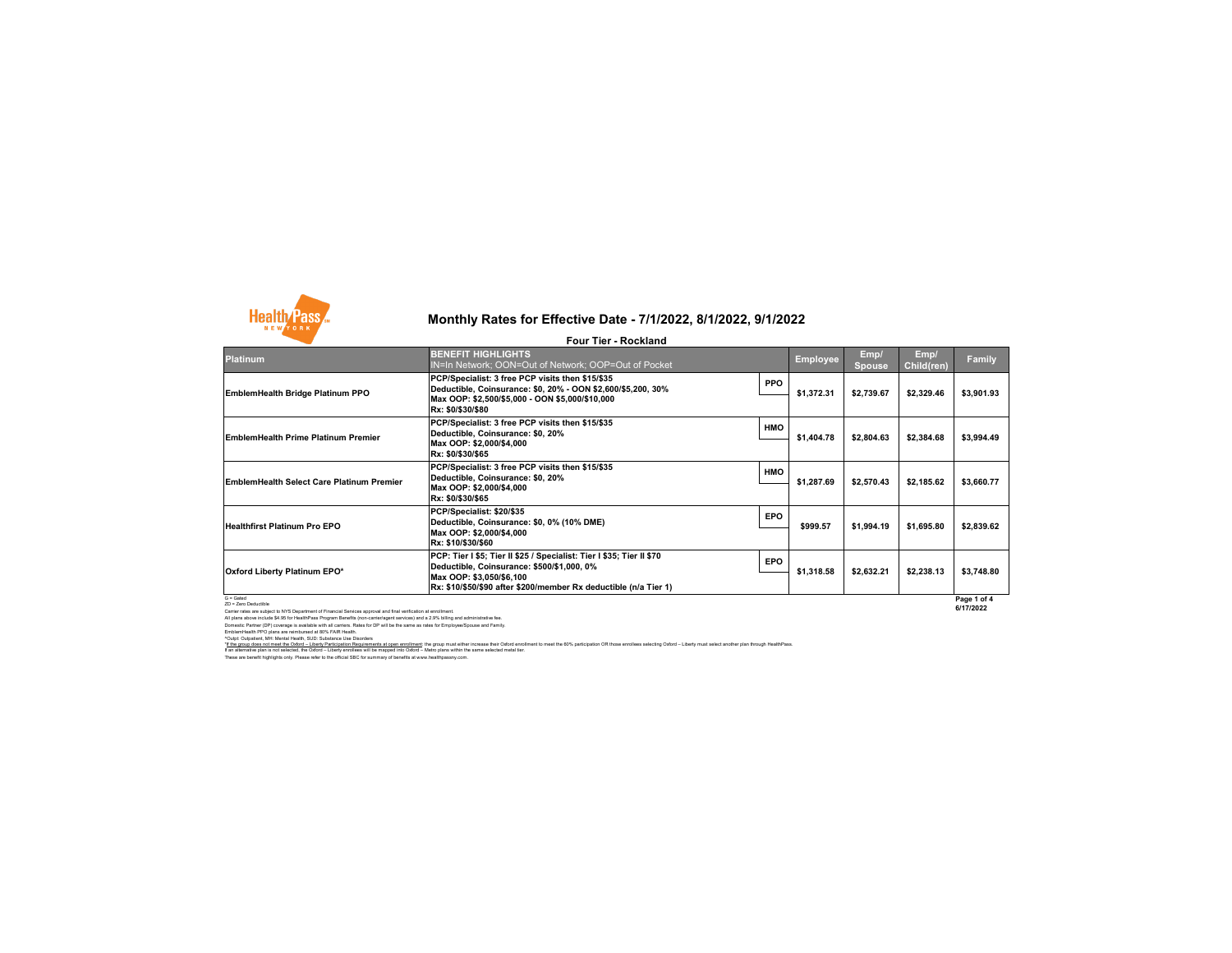

## **Monthly Rates for Effective Date - 7/1/2022, 8/1/2022, 9/1/2022 Four Tier - Rockland**

|                                               | <b>Four Tier - Rockland</b>                                                                                                                                                                                                                              |     |            |                |                    |                |
|-----------------------------------------------|----------------------------------------------------------------------------------------------------------------------------------------------------------------------------------------------------------------------------------------------------------|-----|------------|----------------|--------------------|----------------|
| Gold                                          | <b>BENEFIT HIGHLIGHTS</b><br>IN=In Network; OON=Out of Network; OOP=Out of Pocket                                                                                                                                                                        |     | Employee   | Emp/<br>Spouse | Emp/<br>Child(ren) | Family         |
| EmblemHealth Bridge Gold PPO                  | PCP/Specialist: 3 free PCP visits then \$25/\$40<br>Deductible, Coinsurance: \$1,300/\$2,600, 30% - OON \$3,500/\$7,000, 40%<br>Max OOP: \$5,500/\$11,000 - OON \$7,500/\$15,000<br>Rx: \$0/\$35/\$100                                                   | PPO | \$1,110.59 | \$2,216.23     | \$1,884.53         | \$3,156.03     |
| <b>EmblemHealth Prime Gold Premier</b>        | PCP/Specialist: 3 free PCP visits then \$25/\$40<br>Deductible, Coinsurance: \$450/\$900, 30%<br>Max OOP: \$6.000/\$12.000<br>Rx: \$0/\$40/\$80                                                                                                          | HMO | \$1,137.56 | \$2,270.19     | \$1,930.39         | \$3,232.91     |
| <b>EmblemHealth Prime Gold Value</b>          | PCP/Specialist: 3 free PCP visits then \$25/\$40<br>Deductible, Coinsurance: \$2,500/\$5,000, 30%<br>Max OOP: \$7,000/\$14,000<br>Rx: \$0/\$40 after Deductible/\$80 after Deductible                                                                    | HMO | \$1,046.94 | \$2,088.92     | \$1,776.32         | \$2,974.60     |
| EmblemHealth Bridge Gold Virtual              | PCP/Specialist: Virtual \$0/n/a, Office \$40/60<br>Deductible, Coinsurance: Virtual \$0/n/a, Office \$500/\$1,000,30%<br>Max OOP: Virtual & Office \$7,800/\$15,600<br>Rx: Virtual \$0/\$40/\$80, Office \$0/\$40 after Deductible/\$80 after Deductible | EPO | \$1,056.49 | \$2,108.03     | \$1,792.57         | \$3,001.82     |
| EmblemHealth Select Care Gold Premier         | PCP/Specialist: 3 free PCP visits then \$25/\$40<br>Deductible, Coinsurance: \$450/\$900, 30%<br>Max OOP: \$6,000/\$12,000<br>Rx: \$0/\$40/\$80                                                                                                          | HMO | \$1,049.21 | \$2,093.45     | \$1,780.18         | \$2,981.06     |
| <b>EmblemHealth Select Care Gold Value</b>    | PCP/Specialist: 3 free PCP visits then \$25/\$40<br>Deductible, Coinsurance: \$2,500/\$5,000, 30%<br>Max OOP: \$7,000/\$14,000<br>Rx: \$0/\$40 after Deductible/\$80 after Deductible                                                                    | HMO | \$991.46   | \$1,977.99     | \$1,682.02         | \$2,816.52     |
| Healthfirst Gold Pro EPO Renewal Only         | PCP/Specialist: \$25/\$40<br>Deductible, Coinsurance: \$0, 0% (15% DME)<br>Max OOP: \$5,275/\$10,550<br>Rx: \$10/\$50/\$85                                                                                                                               | EPO | \$851.32   | \$1,697.70     | \$1,443.78         | \$2,417.11     |
| Healthfirst Gold 25/50/0 Pro EPO Renewal Only | PCP/Specialist: \$25/\$50<br>Deductible, Coinsurance: \$0, 0% (15% DME)<br>Max OOP: \$7,000/\$14,000<br>Rx: \$10/\$50/\$85                                                                                                                               | EPO | \$817.46   | \$1,629.97     | \$1,386.22         | \$2,320.60     |
| Healthfirst Gold 1350 Pro EPO Renewal Only    | PCP/Specialist: \$25/\$70<br>Deductible, Coinsurance: \$1,350/\$2,700, 20%<br>Max OOP: \$8,150/\$16,300<br>Rx: \$20/\$60/\$110                                                                                                                           | EPO | \$798.68   | \$1,592.41     | \$1,354.29         | \$2,267.08     |
| Healthfirst Gold 1350 Pro Plus EPO            | PCP/Specialist: \$25/\$70<br>Deductible, Coinsurance: \$1,350/\$2,700, 20%<br>Max OOP: \$8,150/\$16,300<br>Rx: \$20/\$60/\$110                                                                                                                           | EPO | \$826.44   | \$1,647.93     | \$1,401.49         | \$2,346.20     |
| Oxford Metro Gold EPO 25/40 G                 | PCP/Specialist: \$25/\$40<br>Deductible, Coinsurance: \$1,250/\$2,500, 20%<br>Max OOP: \$6,000/\$12,000<br>Rx: \$10/\$65/\$95 after \$150/member Rx deductible (n/a Tier 1)                                                                              | EPO | \$976.23   | \$1,947.52     | \$1,656.13         | \$2,773.10     |
| Oxford Metro Gold EPO 25/40                   | PCP/Specialist: \$25/\$40<br>Deductible, Coinsurance: \$1,250/\$2,500, 20%<br>Max OOP: \$6,000/\$12,000<br>Rx: \$10/\$65/\$95 after \$150/member Rx deductible (n/a Tier 1)                                                                              | EPO | \$1,011.20 | \$2,017.45     | \$1,715.57         | \$2,872.76     |
| Oxford Liberty Gold EPO 30/60*                | PCP/Specialist: \$30/\$60<br>Deductible, Coinsurance: \$2,000/\$4,000, 30%<br>Max OOP: \$8,400/\$16,800<br>Rx: \$10/\$50/\$90 after \$200/member Rx deductible (n/a Tier 1)                                                                              | EPO | \$1,074.45 | \$2,143.95     | \$1,823.10         | \$3,053.03     |
| Oxford Liberty Gold EPO 30/60 G*              | PCP/Specialist: \$30/\$60<br>Deductible, Coinsurance: \$1,250/\$2,500, 0%<br>Max OOP: \$6,400/\$12,800<br>Rx: \$10/\$50/\$90 after \$200/member Rx deductible (n/a Tier 1)                                                                               | EPO | \$1,115.09 | \$2,225.22     | \$1,892.19         | \$3,168.84     |
| Oxford Liberty Gold EPO 25/50 ZD*             | PCP/Specialist: \$25/\$50<br>Deductible, Coinsurance: \$0, 0%<br>Max OOP: \$6,000/\$12,000<br>Rx: \$10/\$50/\$90 after \$200/member Rx deductible (n/a Tier 1)                                                                                           | EPO | \$1,218.08 | \$2,431.21     | \$2,067.27         | \$3,462.37     |
| Oxford Liberty Gold HSA 1500 Motion*          | PCP/Specialist: Deductible then 10% coins<br>Deductible, Coinsurance: \$1,500/\$3,000, 10%<br>Max OOP: \$5,500/\$11,000<br>Rx: Deductible then \$10/\$50/\$90                                                                                            | EPO | \$1.087.67 | \$2,170.40     | \$1.845.58         | \$3,090.72     |
| $G =$ Gated                                   |                                                                                                                                                                                                                                                          |     |            |                |                    | $Proof 2 of A$ |

G = Galed<br>20 = Zone Deductible<br>Al para second project to NYS Department of Financial Services approval and final verification at enrollment.<br>Al plane above motion \$4.95 for HealthPass Pregnam Benefits (non-carrietingent se

"<u>If the quou does not meet the Oddrd – Liberty Participation Requirements at open enrolliment</u> the group must ether increase their of order of the follinent to meet the 60% participation OR those enrollees selecting Odord

These are benefit highlights only. Please refer to the official SBC for summary of benefits at www.healthpassny.com.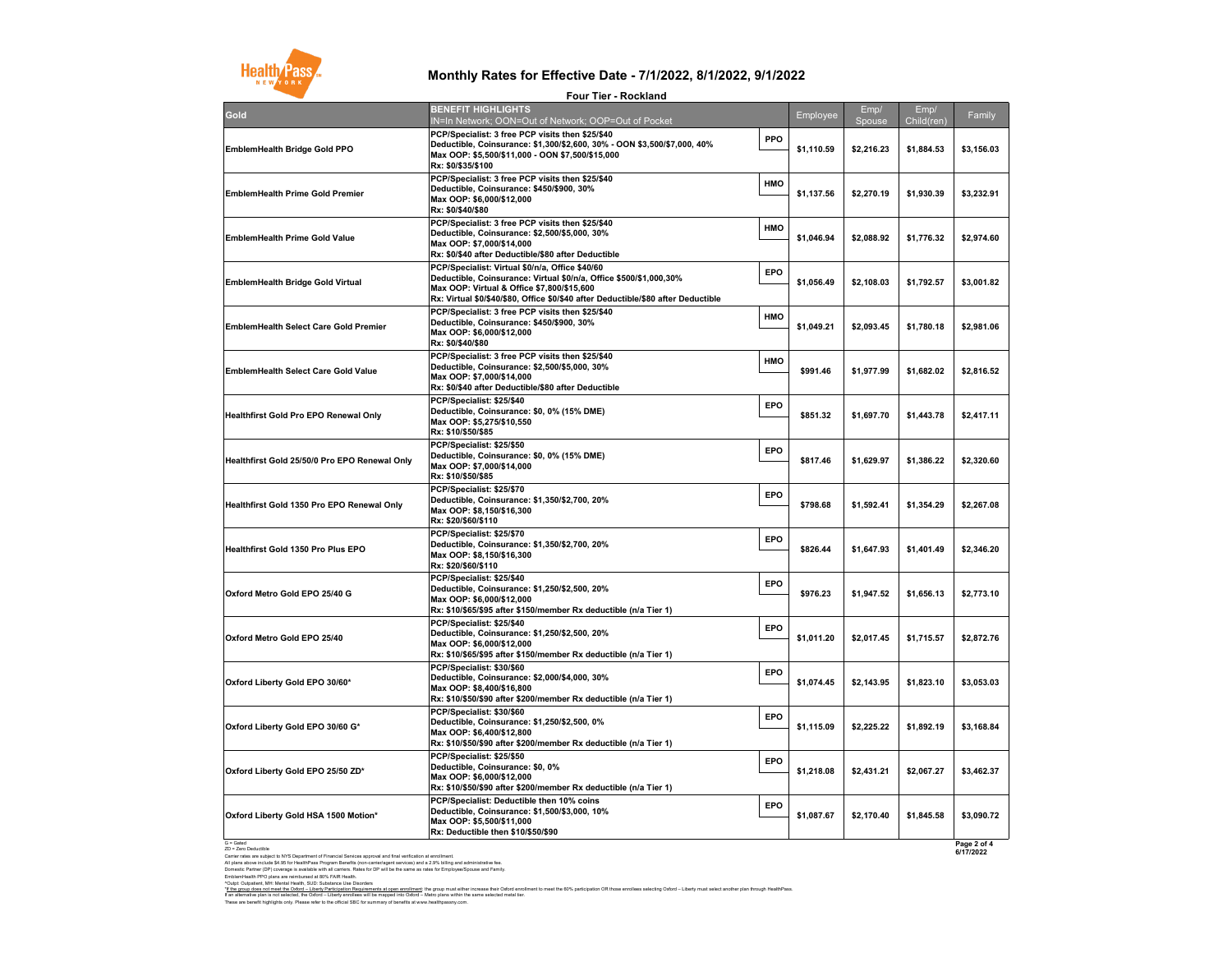

## **Monthly Rates for Effective Date - 7/1/2022, 8/1/2022, 9/1/2022**

|                                                | <b>Four Tier - Rockland</b>                                                                                                                                                         |            |            |                       |                    |            |
|------------------------------------------------|-------------------------------------------------------------------------------------------------------------------------------------------------------------------------------------|------------|------------|-----------------------|--------------------|------------|
| <b>Silver</b>                                  | <b>BENEFIT HIGHLIGHTS</b><br>IN=In Network: OON=Out of Network: OOP=Out of Pocket                                                                                                   |            | Employee   | Emp/<br><b>Spouse</b> | Emp/<br>Child(ren) | Family     |
| <b>EmblemHealth Prime Silver Premier</b>       | PCP/Specialist: 3 free PCP visits then \$35/\$65<br>Deductible, Coinsurance: \$3,800/\$7,600, 40%<br>Max OOP: \$8,000/\$16,000<br>Rx: \$0/\$40/\$80                                 | HMO        | \$974.74   | \$1,944.53            | \$1,653.59         | \$2,768.85 |
| <b>EmblemHealth Select Care Silver Premier</b> | PCP/Specialist: 3 free PCP visits then \$35/\$65<br>Deductible, Coinsurance: \$3,800/\$7,600, 40%<br>Max OOP: \$8,000/\$16,000<br>Rx: \$0/\$40/\$80                                 | HMO        | \$898.90   | \$1,792.86            | \$1,524.67         | \$2,552.72 |
| EmblemHealth Select Care Silver Value          | PCP/Specialist: 3 free PCP visits then \$10/\$55<br>Deductible, Coinsurance: \$7,000/\$14,000, 0%<br>Max OOP: \$7,000/\$14,000<br>Rx: \$0/\$0 after Deductible/\$0 after Deductible | HMO        | \$869.38   | \$1,733.83            | \$1,474.50         | \$2,468.61 |
| <b>EmblemHealth Prime Silver HSA</b>           | PCP/Specialist: Deductible then \$30/\$50 copay<br>Deductible, Coinsurance: \$3,000/\$6,000, 40%<br>Max OOP: \$6,800/\$13,600<br>Rx: Deductible then \$15/\$45/\$80                 | <b>HMO</b> | \$920.93   | \$1.836.92            | \$1,562.13         | \$2,615.51 |
| <b>Healthfirst Silver Pro EPO</b>              | PCP/Specialist: \$35/\$70<br>Deductible, Coinsurance: \$4,300/\$8,600, 40%<br>Max OOP: \$8,150/\$16,300<br>Rx: \$20/\$60/\$110                                                      | <b>EPO</b> | \$732.20   | \$1,459.44            | \$1,241.27         | \$2,077.60 |
| Healthfirst Silver 40/75/4700 Pro EPO          | PCP/Specialist: \$40/\$75<br>Deductible, Coinsurance: \$4,700/\$9,400, 45%<br>Max OOP: \$7,900/\$15,800<br>Rx: \$20/\$60/\$110                                                      | <b>EPO</b> | \$712.57   | \$1,420.20            | \$1,207.91         | \$2,021.68 |
| Oxford Metro Silver EPO 30/80 G                | PCP/Specialist: \$30/\$80<br>Deductible, Coinsurance: \$3,500/\$7,000, 30%<br>Max OOP: \$8,700/\$17,400<br>Rx: \$10/\$65/\$95 after \$150/member Rx deductible (n/a Tier 1)         | <b>EPO</b> | \$812.25   | \$1.619.55            | \$1,377.37         | \$2,305.76 |
| Oxford Metro Silver EPO 50/100 ZD              | PCP/Specialist: \$50/\$100<br>Deductible, Coinsurance: \$0, 0%<br>Max OOP: \$8,700/\$17,400<br>Rx: \$10/\$65/\$95 after \$150/member Rx deductible (n/a Tier 1)                     | <b>EPO</b> | \$944.08   | \$1,883.20            | \$1,601.46         | \$2,681.46 |
| Oxford Liberty Silver EPO 25/50 G*             | PCP/Specialist: \$25/\$50<br>Deductible, Coinsurance: \$4,500/\$9,000, 50%<br>Max OOP: \$8,700/\$17,400<br>Rx: \$10/\$50/\$90 after \$200/member Rx deductible (n/a Tier 1)         | <b>EPO</b> | \$919.83   | \$1.834.72            | \$1,560.25         | \$2,612.37 |
| Oxford Liberty Silver EPO 40/70*               | PCP/Specialist: \$40/\$70<br>Deductible, Coinsurance: \$3,000/\$6,000, 35%<br>Max OOP: \$8,700/\$17,400<br>Rx: \$10/\$50/\$90 after \$200/member Rx deductible (n/a Tier 1)         | <b>EPO</b> | \$957.26   | \$1.909.57            | \$1.623.88         | \$2.719.03 |
| Oxford Liberty Silver EPO 50/100 ZD*           | PCP/Specialist: \$50/\$100<br>Deductible, Coinsurance: \$0, 0%<br>Max OOP: \$8,700/\$17,400<br>Rx: \$10/\$65/\$95 after \$150/member Rx deductible (n/a Tier 1)                     | <b>EPO</b> | \$1,067.11 | \$2.129.28            | \$1,810.63         | \$3,032.12 |
| Oxford Liberty Silver HSA 4000 Motion*         | PCP/Specialist: Deductible then 20% coins<br>Deductible, Coinsurance: \$4,000/\$8,000, 20%<br>Max OOP: \$7,050/\$14,100<br>Rx: Deductible then \$10/\$50/\$90                       | EPO        | \$899.58   | \$1.794.22            | \$1.525.82         | \$2.554.66 |
|                                                |                                                                                                                                                                                     |            |            |                       |                    |            |

**Page 3 of 4 6/17/2022**

G = Gated ZD = Zero Deductible

Cariner rates are subject to NYS Department of Financial Services approval and final verification at enrolment<br>All plans above include \$4.95 for HealthPass Program Benefits (non-carrieriagent services) and a 2.9% billing a

rOugheri, Mr. Merial Helli, SUD, Substract Me Blooders<br>I an allematic planned and the Substract Mericule in all computations and the formal the formal that meet the 60% participation OR those entities selecting Oxford – Li

These are benefit highlights only. Please refer to the official SBC for summary of benefits at www.healthpassny.com.